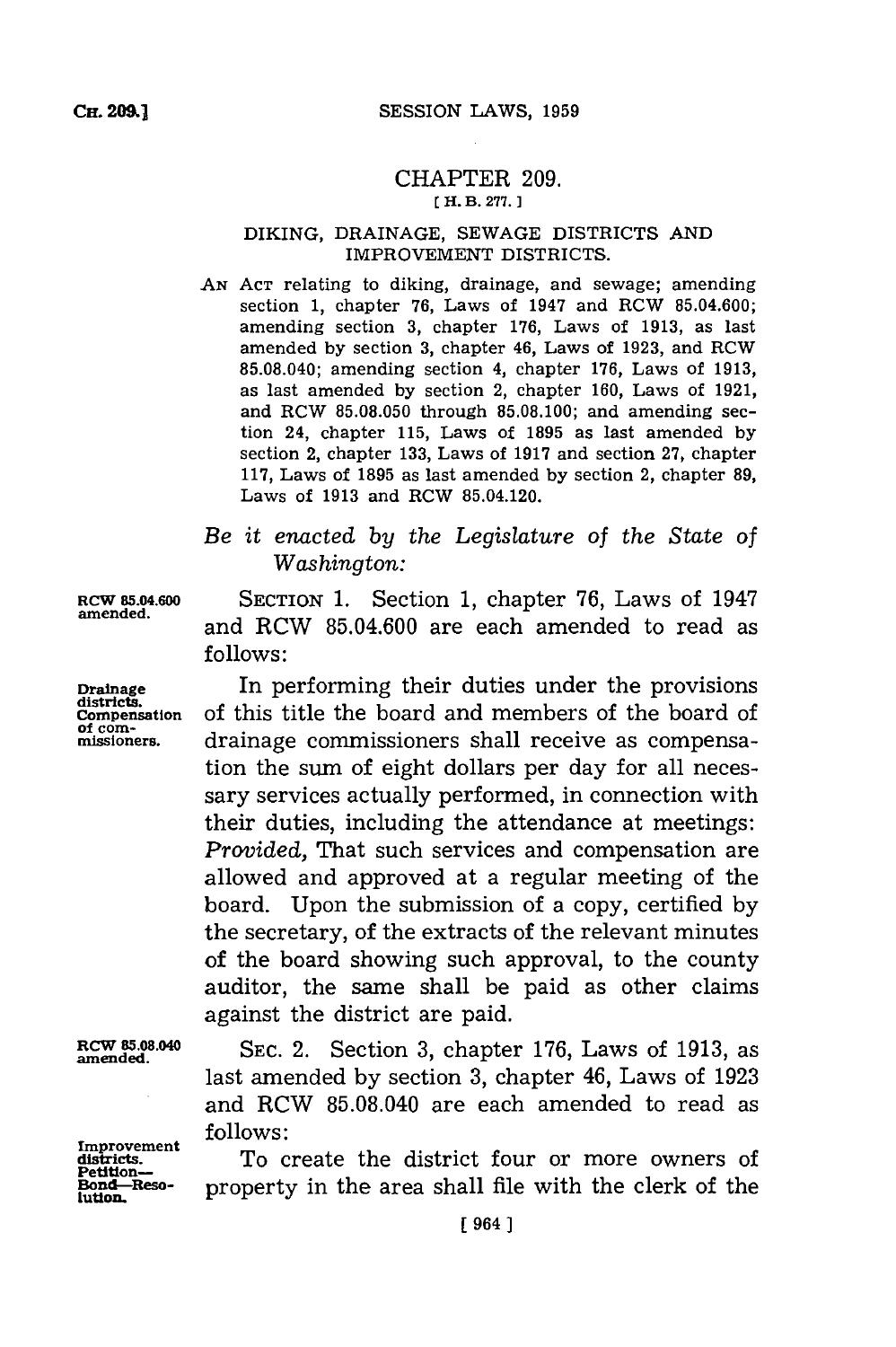board of county commissioners a petition stating the necessity for the improvement, designating with reasonable certainty the location, route and termini of the proposed system, and praying for the creation of the district. They shall file with the petition their bond of not less than two hundred dollars, payable to the commissioners, conditioned for the payment of all expenses of the proceeding if the petition is denied. If at any time the commissioners deem the amount of the bond insufficient to cover the expenses, they may order an additional bond in such amount as they shall direct: *Provided,* That no petition shall be required **if** in the opinion of the county commissioners the improvement is necessary and will be conducive to the public health, convenience and welfare, and they may **by** resolution declare a district a necessity and the district shall be organized as hereunder prescribed.

**SEC. 3.** Section 4, chapter **176,** Laws of **1913,** as last amended **by** section 2, chapter **160,** Laws of **1921** (heretofore divided and codified as RCW **85.08.050** through **85.08.100)** is divided and amended as set forth in sections 4 through **9** of this act.

**SEC.** 4. (RCW **85.08.050)** The clerk of the board **RCW 85.08.050** shall deliver a copy of the petition or resolution to **Investigal** the engineer designated by the commissioners, who **by engineer**. shall at once view the lines and location of the proposed improvement and the property to be affected thereby, and determine whether the improvement is necessary or will be conducive to the public health, convenience, or welfare, and whether the location and route described are the best; what, if any, part of the proposed system should be omitted, and what, if any additions should be made thereto or changes made therein, and shall file his findings in writing with the board.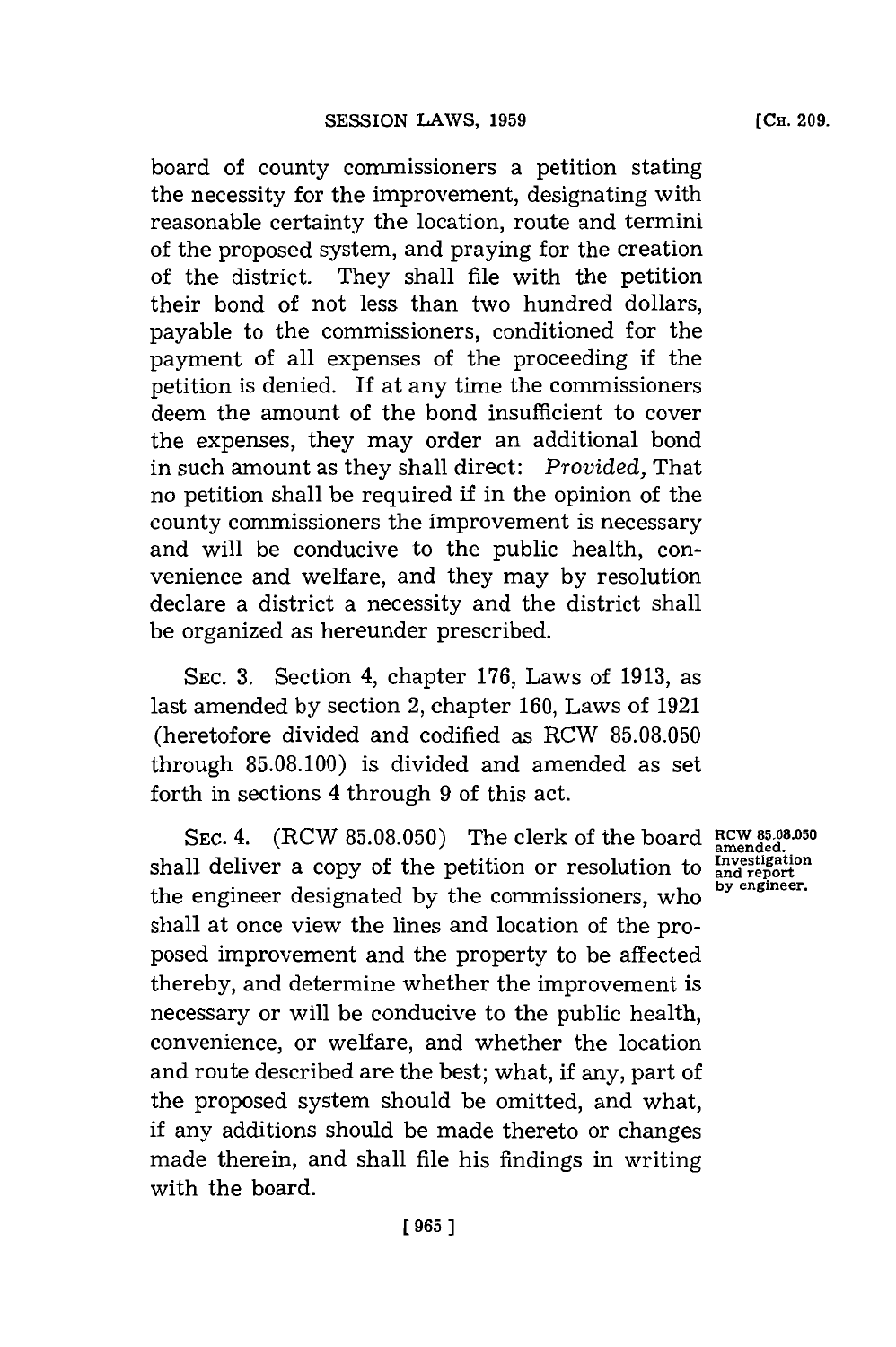**RCW 85.08.060** amended.<br>Director may **Director mnay investigate and report in certain cases.**

**SEC. 5.** (RCW **85.08.060)** If the lands to be benefited comprise three thousand acres or more, the county board may, after a hearing and if so requested in the petition, or resolution, ask the state director of conservation (and development) to make the investigation instead of the engineer. The director shall then make the survey and investigation to determine the feasibility of the project and the best means of attaining the objective, and file his report thereon with the board. The report shall contain all the findings required in the engineer's report and shall have the same effect. If the survey and report are made **by** the director, the petitioners need not file a cost bond.

**RCW 85.08.00 amended. Petition to director-Resolution for hearing-Notice.**

**SEC. 6.** (RCW **85.08.070)** The board shall send a copy of such petition or resolution to the state director, and ask **for** an estimate of the total cost of the survey, investigation, and report, which he may make and file with the board. It shall, **by** resolution, fix the time and place of a hearing on the petition or resolution and report, and shall give notice thereof **by** posting a copy in a conspicuous place in each voting precinct or fraction thereof in the area, and **by** publishing a copy for three successive weekly issues in a newspaper of general circulation in the area; the posting and the first publication to be at least thirty days before the hearing. The notice shall contain a copy of the petition or resolution and of the estimate of expense, the time and place of hearing, state that the expense of the survey and investigation contemplated in the petition or resolution will be charged against the lands described therein and require everyone interested to appear at such time and place and show cause in writing, if any he has, why the prayer of the petition or resolution should not be granted.

**RCW 85.08.080 SEC. 7.** (RCW 85.08.080) Upon the hearing the board shall determine whether the survey and in-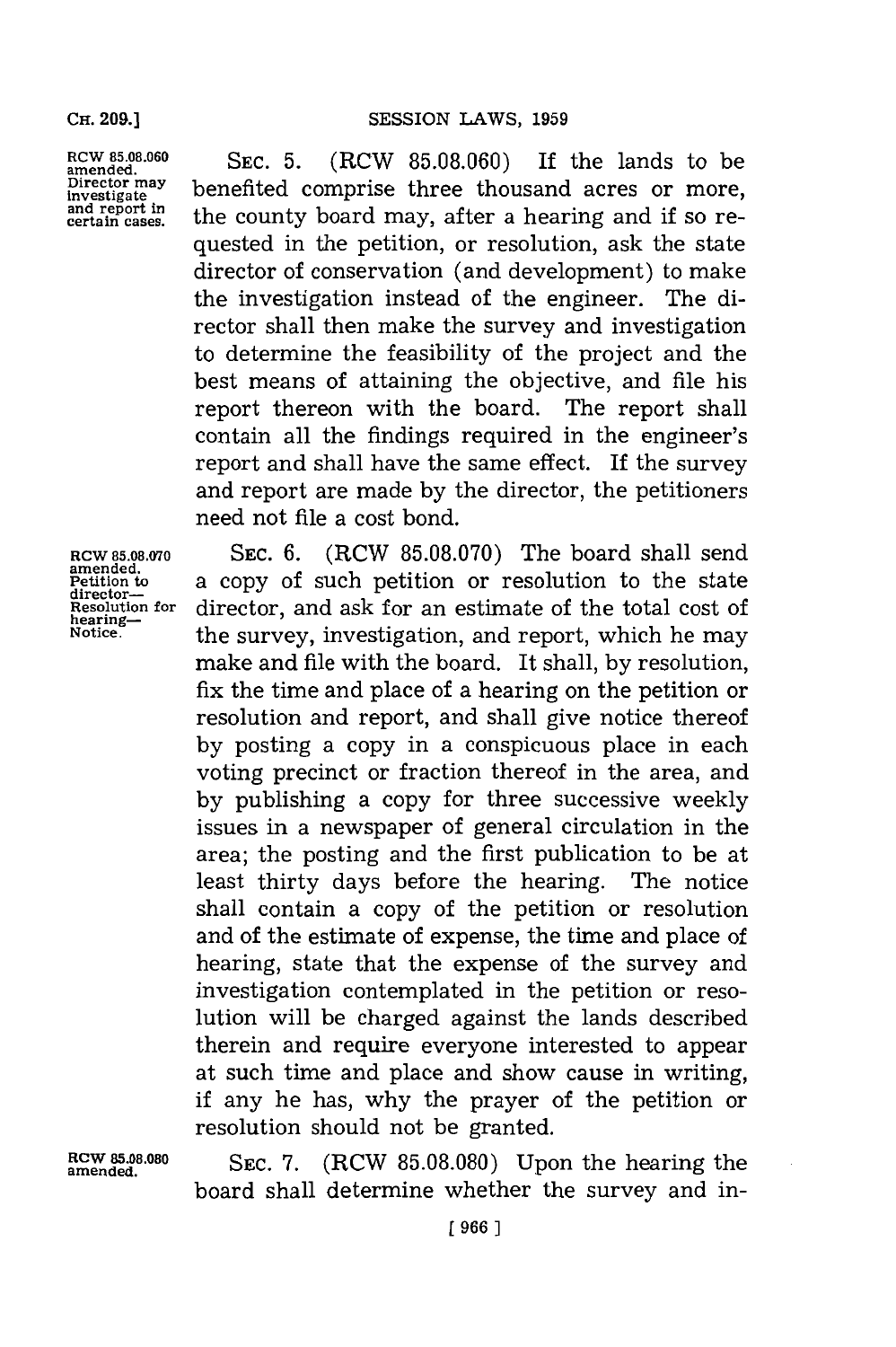vestigation should be made and whether any or all **Hearing**of the land described in the petition, or resolution, **-Including additional** or any additional lands should bear their proportional expense of the survey and investigation, and may adjourn the hearing from time to time not exceeding ninety days in all: *Provided,* That no additional lands shall be made to bear their proportional expense of the survey and investigation without first giving the same notice to all parties affected: *Provided further,* That the total cost of the survey, investigation, and report shall not exceed the amount stated in the estimate of the director **by** more than fifty percent. The determination of the board shall be **by** resolution and shall be conclusive upon all persons except for fraud or lack of jurisdiction.

SEC. 8. (RCW 85.08.090) If the board determines RCW 85.08.090 in favor of the survey and investigation, it shall enter **without amendment.**into a contract with the director to do the work, which shall be done at actual cost, and paid for from any moneys in the state reclamation revolving fund. As a part of his report the director shall include an itemized statement under oath of the expenses that have been incurred in making the investigation, surveys, and report, and the board shall cause a copy of the statement, together with a notice naming a time and place when and where the statement will be brought before it for hearing and determination, to be published in a newspaper of general circulation in the area, for two successive weeks prior to the hearing. At the time of the hearing or at such other time, not exceeding thirty days in all, to which it may be adjourned, the board shall examine the statement, hear testimony, and shall enter an order approving the statement or so much thereof as it deems correct.

Upon the approval of the statement the board shall **by** resolution apportion the cost among the lands in the area, each acre or fraction thereof bear-

**lands.**

**en~acted**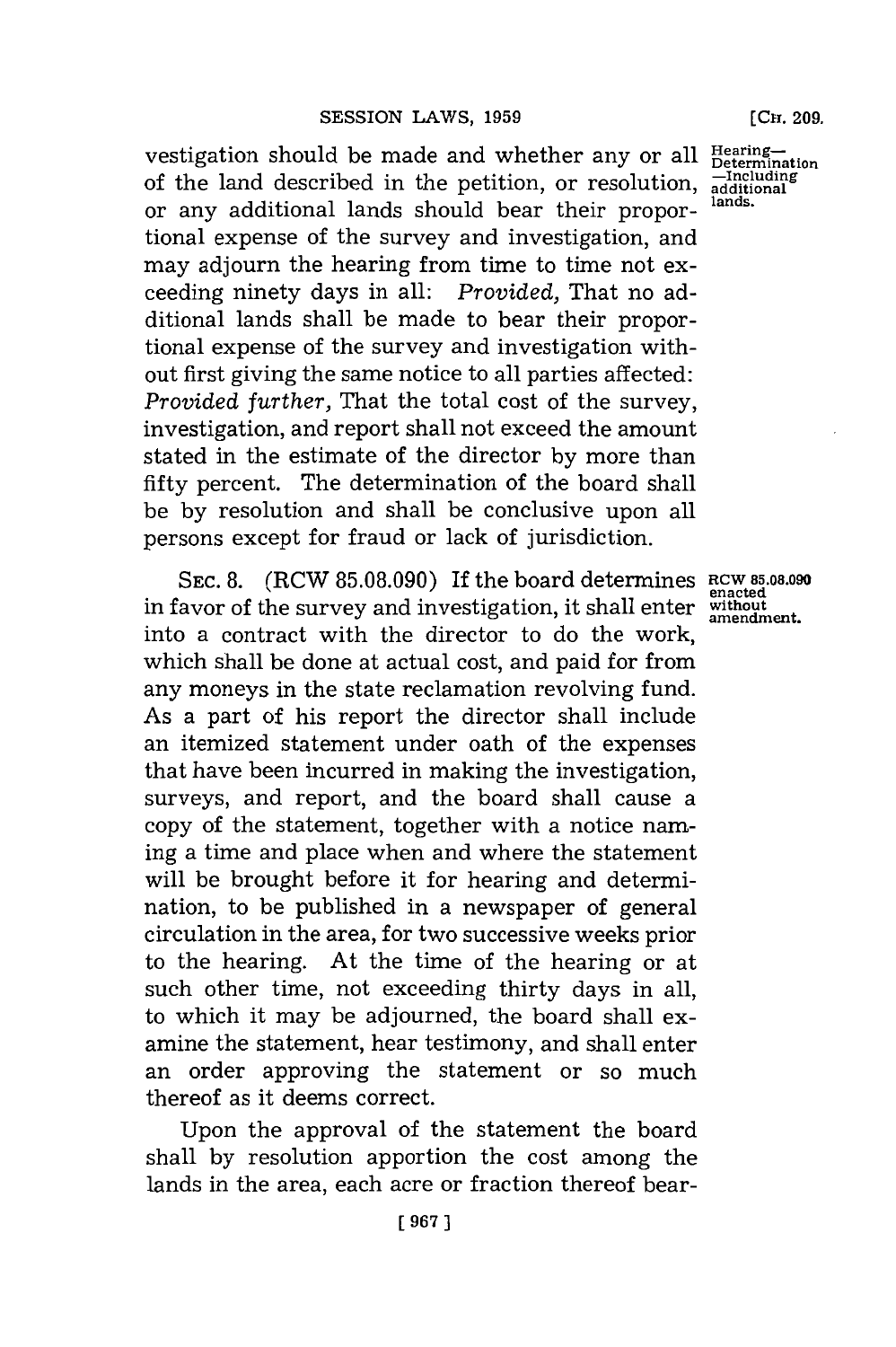ing the same amount, and assess the apportioned expense as a tax against the lands, to be paid as a part of the general county and state tax against the lands at the same times, with the same penalties attached **for** delinquencies, and to be collected **by** the same agencies as the general taxes, and credited to the current expense fund of the county.

The board shall direct. the auditor to issue a warrant against the county current expense fund payable to the director for the amount of the expense. **All** sums so paid shall be credited to the state reclamation revolving fund.

**Row 85.08.100 SEC. 9.** (RCW **85.08.100)** If the report of the **w.ithout** director favors the improvement, the board shall proceed as hereinafter directed: *Provided,* That nothing herein shall prevent the board or the improvement district from making further agreements with the director for the construction or supervision of the contemplated improvement, under the provisions of the state reclamation act.

**RCW 85.04.120 SEC. 10.** Section 24, chapter **115,** Laws of **1895,** as **amended.** last amended **by** section 2, chapter **133,** Laws of **1917,** and section **27,** chapter **117,** Laws of **1895** as last amended **by** section 2, chapter **89,** Laws of **1913** (heretofore combined and codified as RCW 85.04- .120) are each amended to read as follows:

**Diking and** On or before the first day of November of each districts. *districts* year the diking commissioners shall, and on or be-<br>Estimate for **fore** the first Monday in October of each year the drainage commissioners shall, make and certify to the county auditor an estimate of the cost of maintenance and repair of the improvement for the ensuing year. The amount thereof shall be levied against the land in the district in proportion to the maximum benefits assessed, and shall be added to the general taxes and collected therewith. If such estimate of the cost of maintenance and repair against any tract or contiguous tracts owned **by** one person or cor-

**amendment.**

**drainage and repair.**